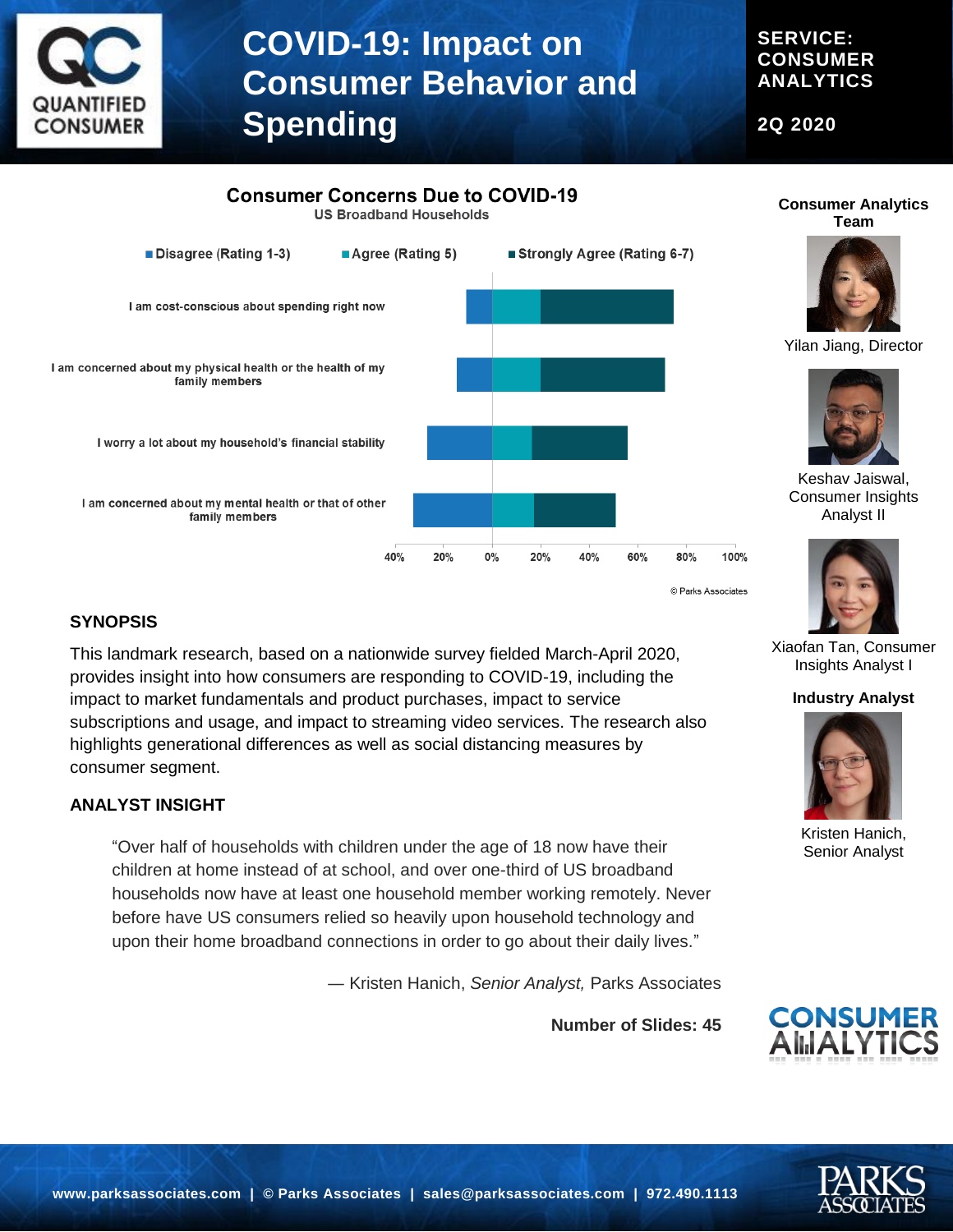

# **COVID-19: Impact on Consumer Behavior and Spending**

**SERVICE: CONSUMER ANALYTICS**

**2Q 2020**

## **CONTENTS**

#### **Quantified Consumer: COVID-19 Market Impact Studies**

### **Executive Summary**

- Industry Insight
- Key Findings and Market Impact

#### **Consumer Responses to COVID-19**

- Impact of COVID-19 on Consumer Behaviors (Q1/20)
- US Broadband Households in Selfquarantine by Economic Region
- Impact on Consumer Behaviors by Generation (Q1/20)
- Relationship with COVID-19 Patients (Q1/20)
- Likelihood of Moving (2015 2020)
- Consumer Concerns Due to COVID-19 (Q1/20)
- Changing Consumer Attitudes Due to COVID-19 by Impacted Consumers (Q1/20)
- Changing Consumer Attitudes Due to COVID-19 by Age Group (Q1/20)
- Trends on Agreement with Consumer Attitudinal Statements (2019 - 2020)

### **Impact to Market Fundamentals & Product Purchases**

- Impact of COVID-19 on Employment Status (Q1/20)
- Unemployment Rate by Household Income (Q1/20)
- Loss of Employment by Household Member due to COVID-19 Pandemic
- Intention to Purchase At Least One Consumer Electronics Device
- Future Purchase Intention Most Desired CE Devices (2015 - 2020)
- Consumer Electronic Product Purchase Intention by Key Factors (Q1/20)

### **Impact to Service Subscriptions & Usage**

- Impact of COVID-19 on Service Usage (Q1/20)
- Pay-TV and OTT Service Subscriptions (2012 - 2020)
- Professional Monitoring Service Subscription (2014 - 2020)
- Service Provider Net Promoter Score (2018 - 2020)

#### **Impact to Streaming Video Services**

- OTT Service Use by Business Model (2018 - 2020)
- New OTT Service Subscribers (Q1/20)
- OTT Service Trials (2017 2020)
- Net Promoter Score of OTT Service (2019 - 2020)

#### **Appendix**